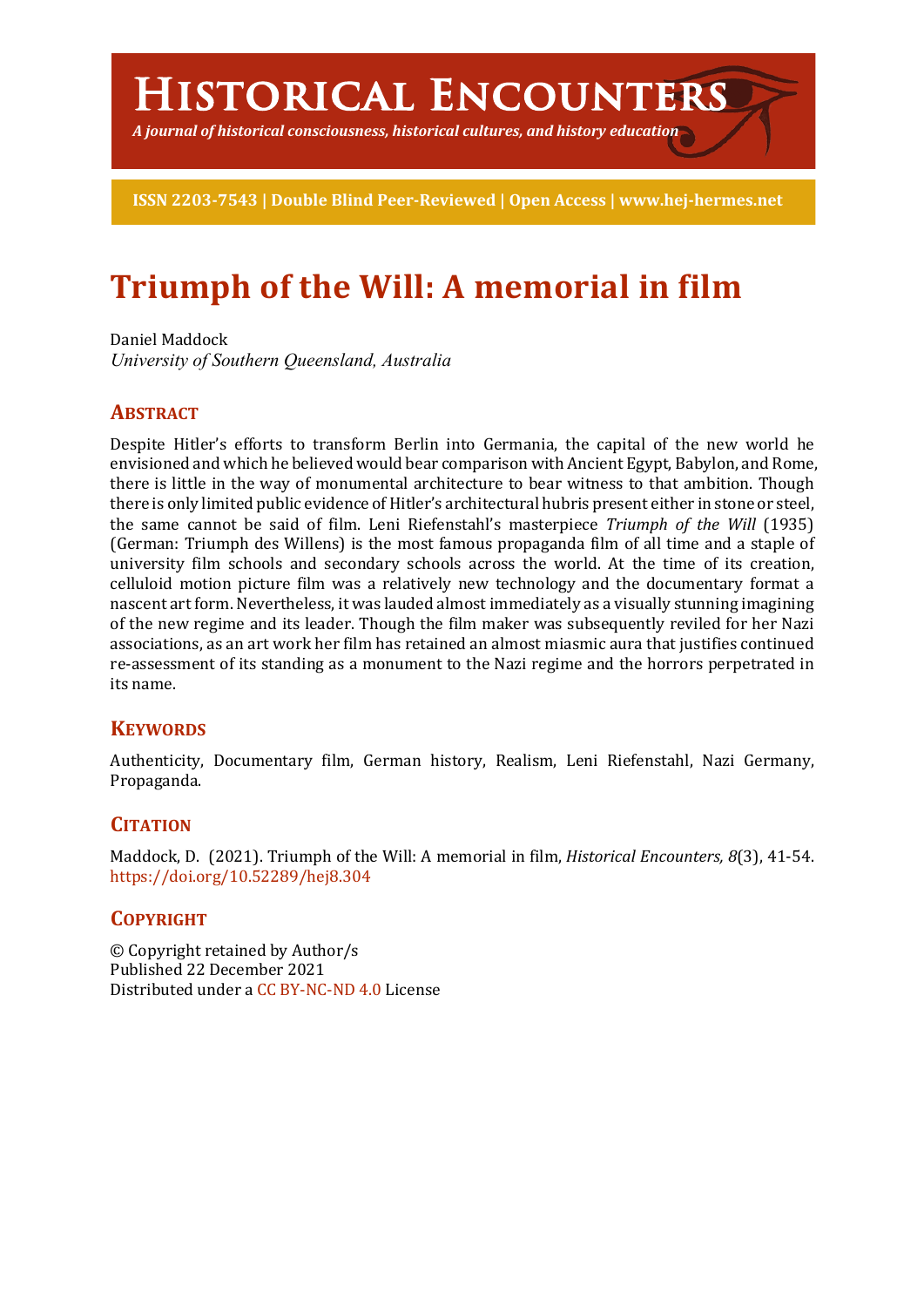#### **Introduction**

Albert Speer, Hitler's architect and later Minister of Armaments and War Production, saw in the preparations for the now notorious Nuremberg rallies a hint of what lay in store for Nazi Germany. When he was driven past the site, the Nuremberg street-cart depot had only just been demolished to make way for redevelopment. Already, however, the iron re-enforcements protruding from the concrete were starting to rust. Speer later claimed to have had a premonition that for all its hubris, National Socialism and the monumental buildings designed to celebrate it would also be subject to the degradation of time. Sadly, he drew architectural rather than political inspiration. From this insight he championed an approach to architecture that he characterised as 'the theory of Ruin Value' (German: Ruinenwerttheorie). Speer (1971) argued that by using "special materials and by applying certain principles of statics" it was possible "to build structures which even in a state of decay after hundreds or thousands of years would more or less resemble Roman models" (p. 97). This was consistent with Hitler's understanding of the role of architecture in promoting a national consciousness: 

> Hitler liked to say that the purpose of his building was to transmit his time and its spirit to posterity. Ultimately, all that remained to remind men of the great epochs of history was their monumental architecture, he remarked. What then remained of the emperors of the Roman Empire? What would still give evidence of them today, if not their buildings … Our buildings must also speak to the conscience of future generations of Germans. (Speer, 1971, pp. 96-97)

The now crumbling remains of the Nuremberg complex still transmit Hitler's time and spirit but not in the manner he intended. Instead, the ruins are "tangible proof" of a "poisoned heritage" and a "collective place of memory for the Germans as a nation" (Manka, 2008, p. 115). It is not the only structure in Germany that engages with this heritage, with numerous counter memorials and monuments being constructed from the 1980s onwards, with Berlin's *Memorial to the Murdered Jews of Europe* (2005) being the most aesthetically remarkable example. At least one critic dismissed it as being little more than "a symbol of a symbol" (Brody, 2012, para. 10), while the former German Chancellor Gerhard Schröder saw its use of abstraction as a barrier to understanding. He noted that despite the horrors that it commemorates, it is a "memorial which one enjoys visiting" (Mueller, 2010). Robert Musil went even further when he argued that there is "nothing in the world as invisible as a monument" (Almeida, 2014, p. 28). The tendency of traditional memorials to "seal memory off from awareness" (Trainin, 1944, in Silberman & Vatan, 2013, p. 4) has seen the designers of counter monuments such as the *Memorial to the Murdered Jews of Europe* privileging "voids, absence, invisibility, or vanishing monuments as a way to suggest loss, challenge the monumental taste of authoritarian regimes and keep the work of memory alive" (Silberman & Vatan, 2013, p. 4).

Yet in the case of the Nuremberg rallies, its monument still exists in its original form, exactly as it was conceived by the Nazis. This article will explore the documentary film *Triumph of the Will* (1935) (German: Triumph des Willens) and position it in both conception and execution as a deliberate attempt by its director, Leni Riefenstahl and her patron Adolf Hitler, to create a monument to Nazi Germany using a new medium accessible to millions. Unlike other monuments of the period, the film has not subsequently been destroyed by foreign occupation or rendered irrelevant by the passage of time. It remains the most famous propaganda film of all time and a staple of university film schools and secondary schools across the world. On its release, it was lauded almost immediately as a visually stunning imagining of the new regime and its leader. Though the film maker was subsequently reviled as a Nazi, as an art work the film has retained an almost miasmic aura that justifies continued re-assessment as a monument to the regime and the horrors perpetrated in its name.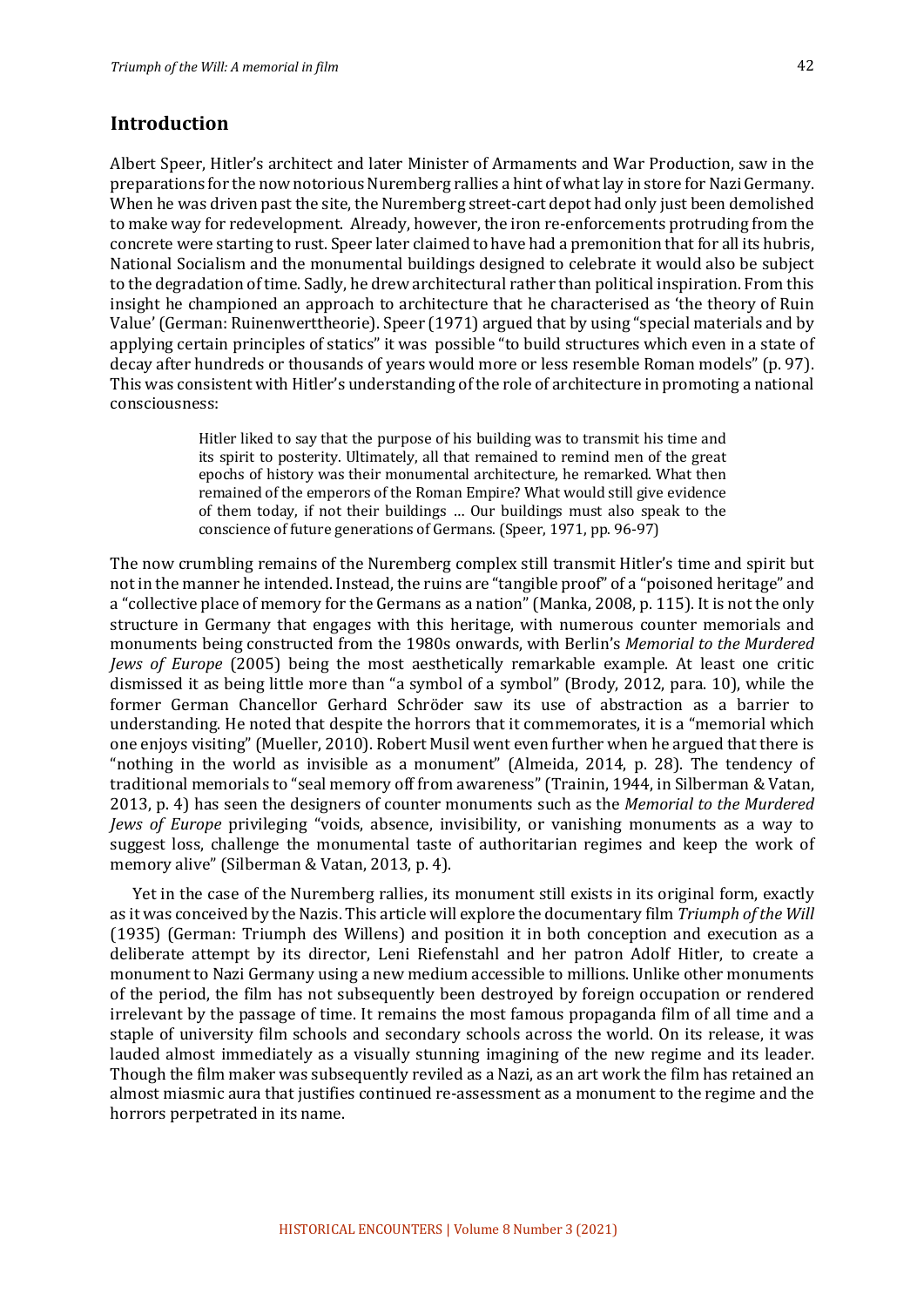#### **Leni Riefenstahl – Hitler's filmmaker**

Born in Berlin in 1904, Leni Riefenstahl's childhood love of the arts ran counter to her father's hopes for a more dignified career. Nevertheless, she dreamt of becoming a famous dancer, and in fact achieved moderate success by performing in Germany, Austria, Czechoslovakia, and Switzerland. A series of injuries and an operation on her knee saw her focus shift from the stage to film. During her recovery she began performing in films, beginning with her first role as a dancer in the 1925 film *Ways to Strength and Beauty* (Kaufmann & Prager, 1925) (German: Wege zu Kraft und Schönheit). Riefenstahl went on to act in nine films, six of them directed by Arnold Fanck, owing much of her initial success to the German film genre of Mountain Films (German: Bergfilme). These films, much like the American Westerns, pitted man or woman against nature. In Riefenstahl's case, she was usually cast as a young, athletic heroine, trapped in the frozen reaches of the Alps. The genre appealed to German audiences for its nationalistic sentiments and romantic idealisation of the solitary hero, ideas that Riefenstahl would later employ for Hitler (Bach, 2008). Though they probably appeared apolitical to audiences at the time, Susan Sontag (1975) dismissed the films directed by Fanck and starring Riefenstahl as "pop-Wagnerian vehicles", further noting that the film theorist Siegfried Kracauer considered them an "anthology of proto-Nazi sentiments" (para. 5).

Filmmaking during the 1920s was ripe for technological innovation. The first complete sound films were not seen by cinema audiences until 1928, and then only in the United States. The first all-talking German language films were not produced until 1930. This was a period marked by advances in film technology and filmmaking practice, and like many other performers of the time, Riefenstahl was nervous about her future. She pursued some voice training but her Berlin accent and her pitch "irritated many of the movie going public, who felt these qualities didn't belong to the world of Mountain Film or to the image of the mythical female that audiences had assigned to the young actress" (Trimborn & McCown, 2008, p. 33). Riefenstahl still possessed an appetite for professional success however, and continued her career in film, but as a director. Her first feature film *The Blue Light* (1932) (German: Das Blaue Licht) saw her immersed in the same new technology which had ended her aspiration for acting success only the previous year. *The Blue Light* was one of Germany's early sound films and one of the first to be filmed entirely on location as opposed to a studio, which was a much more difficult undertaking. It is a fictional story loosely based on a Brothers Grimm fairy tale of the same name published in 1810. Despite meticulous planning, Riefenstahl was unable to attract financing so self-funded the project and starred as its female lead. The film divided critics in Germany, even though Hitler reportedly adored it, calling it "the finest thing I have ever seen on film" (Knopp, 2003, p. 112). It was critically acclaimed internationally with several American publications, including the *New York Times*, remarking on its pictorial beauty and remarkable camerawork (Bach, 2008).

In the same year *The Blue Light* was released, Riefenstahl attended a Nazi Party rally "on the spur of the moment" (Riefenstahl, 1995, p. 101). Her claim to being apolitical, "that no one would ever believe", would come to define her long post-war life (Kennicott, 2005, para. 3). Riefenstahl's recall of the event is interesting:"I had an almost apocalyptic vision that I was never able to forget. It seemed as if the Earth's surface were spreading out in front of me, like a hemisphere that suddenly splits apart in the middle, spewing out an enormous jet of water, so powerful that it touched the sky and shook the earth" (Brockmann, 2010, p. 153). She wrote to Hitler who responded almost immediately and the two met for the first time in May 1932 in a private audience. Until that point, Riefenstahl had never made a documentary film. She had, in fact, only directed one feature film. Francine Prose (2018) suggests that despite Riefenstahl's claims of the profound effect of Hitler's speeches, she was driven by "neither fascist ideology nor German nationalism, but an almost demonic personal and professional ambition" (p. 40). The German documentary film*, Hitler's Frauen* (2001), suggests a more symbiotic relationship between the pair, noting that after Hitler became Chancellor "Leni sought proximity to Hitler and he to her. It was the beginning of a fateful friendship" (Brauburger et al., 2001). Riefenstahl's background to this point marks her as a creative talent, but she was far from being a natural choice as the Third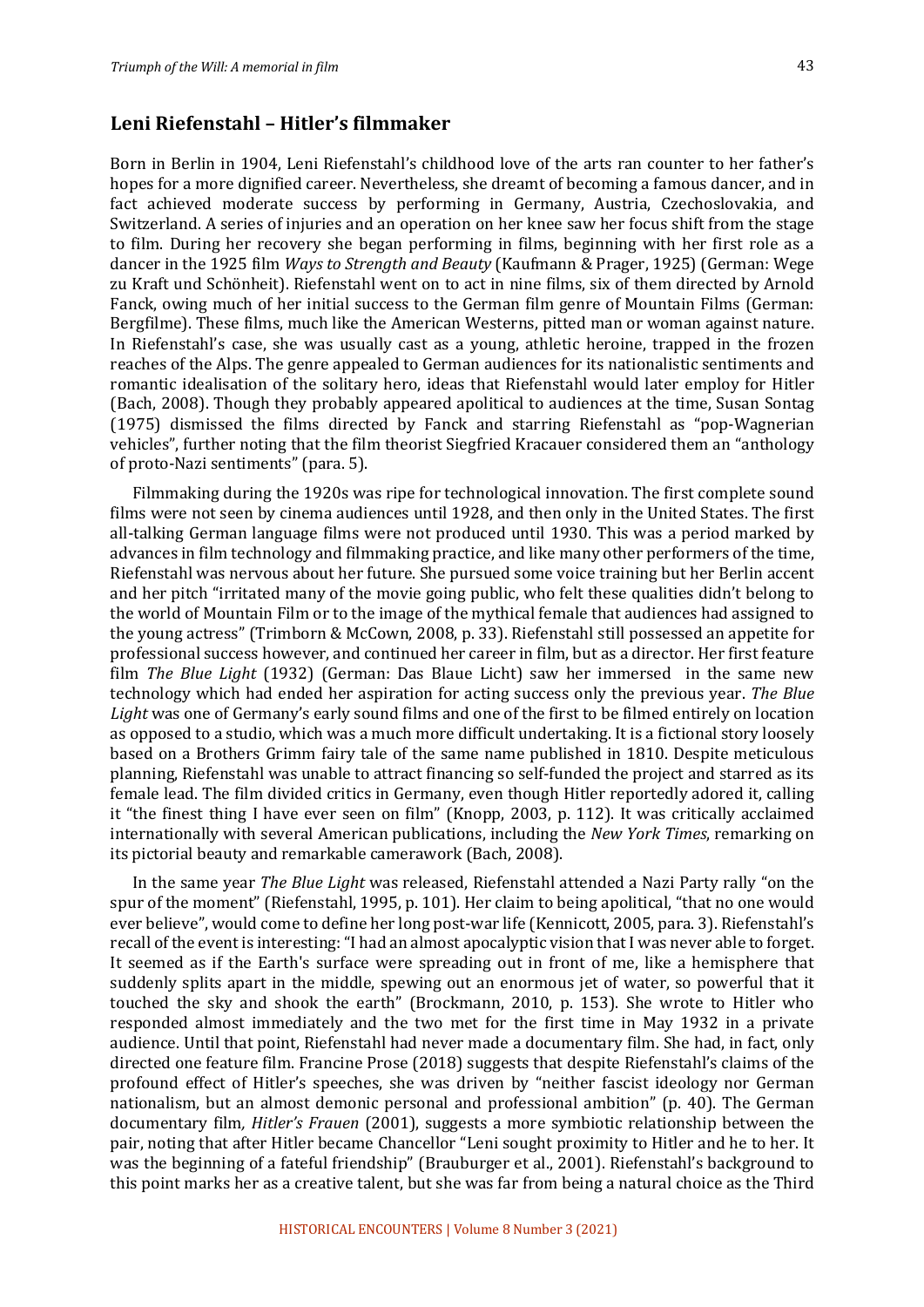Reich's premier documentary film maker. It was her experience on stage and in film presenting fictional narratives, her eye for innovation, and her connection with Hitler that would see her become one of the most notorious filmmakers in history.

#### **Nuremburg and the Rallies**

The city of Nuremberg in the German state of Bavaria has become synonymous with the 1935 laws that institutionalised Nazi racial theories. The Nuremberg Laws were a defining moment in history, one memorably characterised by Richard Heideman  $(2017)$  as "the embodiment of statesponsored, sanctioned and enforced hate" (p. 5). The religious discrimination, economic boycotts, and persecution of lews that it enshrined in law were a significant step in a process that culminated in the Holocaust. The fact that thirteen war crimes trials were held in the city between 1945 and 1949 only adds to the perception, flawed though it is, that the Holocaust both began and ended in the city. As if these historical bookends were not enough to see the city forever identified with National Socialism, in 1927 and 1929 and then annually from 1933 through to 1938, it was also the site of the Reich Party Conventions (German: Reichsparteitag). To the world at large, though, they are demonised as the Nuremberg Rallies.

The crumbling physical remains of the site where the rallies were held are now part of a broader ethical and aesthetic discussion of how to best commemorate trauma and genocide. This is particularly relevant when considering *Triumph of the Will* (1935), for contemporary artists often stress the "collective dimension of memory making [which] invade[s] public and everyday spaces, hand over authorship, involve the audience, and turn viewers into committed participants" (Silberman & Vatan, 2013, p. 5). Though the discussion and planning of what to do with the grounds is a complex process, the remains of the Zeppelinfeld (Nazi party rally grounds) are far less problematic than a documentary film which is easily accessible online to an audience exponentially larger than might ever visit the physical location. In 2019 Nuremberg's governing body decided not to rebuild or restore the grounds, but instead conserve them "in part because they did not want to erase this difficult chapter of the city's history, and in part, because they did not want to be forced to close off large portions of the site"(Katz, 2019, para. 8). The very passivity of the term 'conserve' is an attempt to avoid the issues inherent in the more active process of restoration. Julia Lehner, Nuremberg's chief culture official, is cognisant of the danger of the site becoming a rallying point for extremists. She is adamant that returning the grounds to their prewar state is not a consideration:

> We won't rebuild, we won't restore, but we will conserve … We want people to be able to move around freely on the site. It is an important witness to an era - it allows us to see how dictatorial regimes stage-manage themselves. That has educational value today. (Katz, 2019, para. 10)

Though it is the best remembered documentary film to emerge from the Nuremberg rallies, *Triumph of the Will* (1935) was not the first; it was preceded by three others. The first, *A Symphony* of the Will to Fight (Lippert, 1927) (German: Eine Symphonie des Kampfwillens), a twenty-minute silent film, was shot during the Nazi Party's third annual congress, ominously titled the Day of Awakening. It was filmed shortly after the establishment of the Nazi Party film office but in ambition and quality was far removed from later efforts. Riefenstahl's first attempt was the hour long *The Victory of Faith* (1933) (German: Der Sieg des Glaubens) which though possessing considerable artistic merit, was ordered destroyed by Hitler. This was due to his image being captured alongside Ernst Röhm, the leader of the Nazi paramilitary wing the Storm Detachment (German: Sturmabteilung), or SA, whose murder he had ordered during the Night of the Long Knives on June 30, 1934. In addition, both Hitler and Riefenstahl looked far too mortal for political and cinematic comfort (Saunders, 2016, p. 29). However, a copy did survive, turning up in East Germany in the 1980s. When viewed side by side it is clear that *Triumph of the Will* follows a similar structure to its predecessor. The camera angles and editing that made Riefenstahl's *Triumph of the Will* a ground-breaking film are already demonstrated in *The Victory*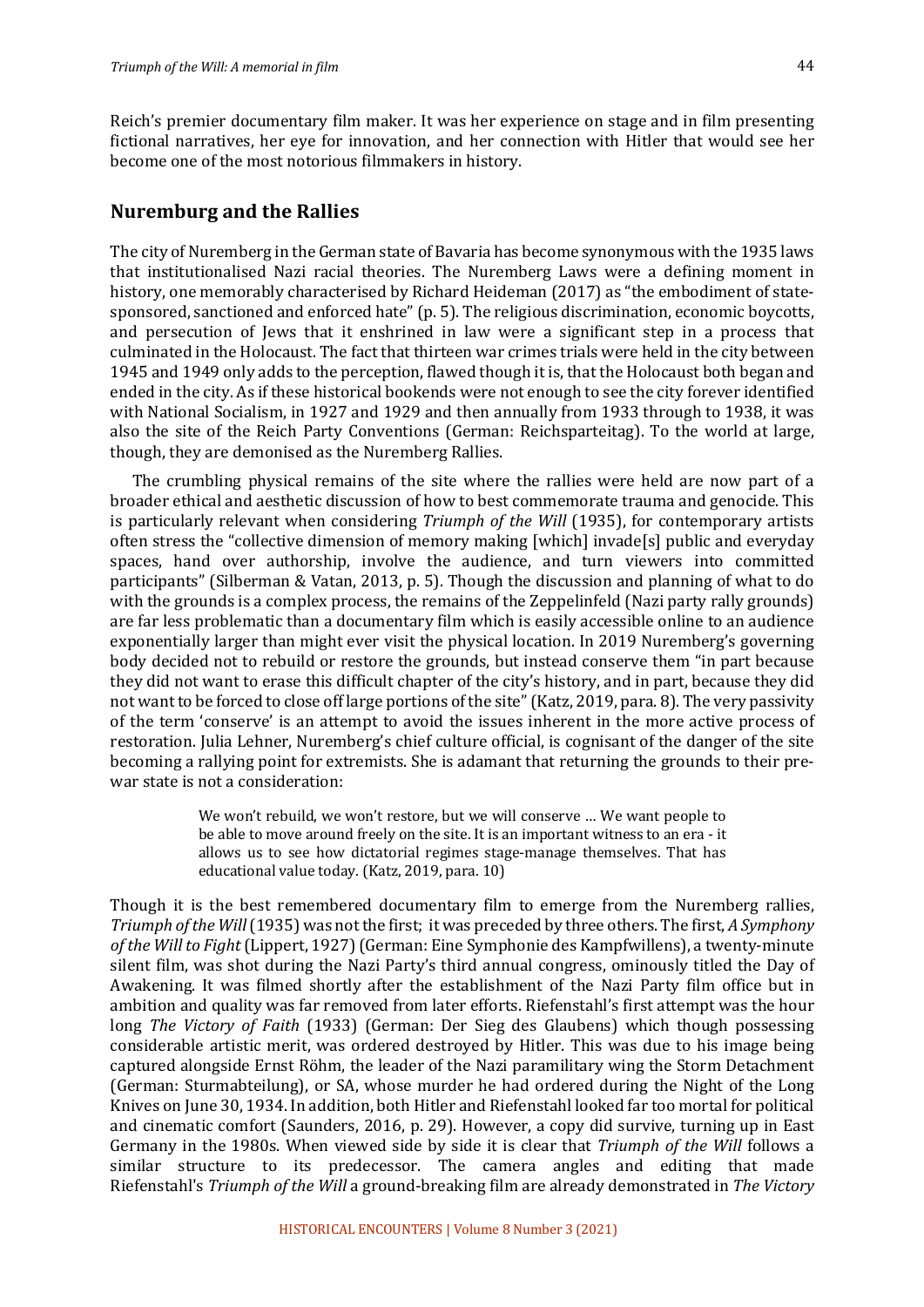of Faith. Riefenstahl (quoted in Saunders, 2016) later dismissed her first effort as "some exposed film stock." The response at the time was far more complimentary; it was "warmly greeted by the party and many commentators, who waxed enthusiastic about the access to the experience of the Nuremberg rally and to Hitler himself." The implication that the film allowed the viewer to see more than any individual spectator, Hitler included, was particularly appealing to the Nazis "because the Nuremberg rallies constituted for them the apex of the party's self-understanding and self-representation" (Brockmann, 2010, p. 155). This sense of access to the truth of the event struck at the core of Fascism's aestheticisation of politics:

> Fascism attempts to organize the newly proletarianized masses without affecting the property structure which the masses strive to eliminate. Fascism sees its salvation in giving these masses not their right, but instead a chance to express themselves. The masses have a right to change property relations; Fascism seeks to give them an expression while preserving property. The logical result of Fascism is the introduction of aesthetics into political life … Mankind, which in Homer's time was a spectacle for the Olympian gods, has become one for itself. (Benjamin, 1969, [1935], p. 19)

The viewers, "soaring with Riefenstahl's camera" enjoyed the illusion that they possessed an "almost superhuman gaze" (Schulte\_Sasse, 1996, p. 293; Brockmann, 2010, p. 155) and were able to view themselves. Despite her attempts to belittle the film, which must be considered in the light of her post-war attempts to rehabilitate her image, the film does exhibit key elements of her aesthetic, but it was not this early effort that led *The Economist* to anoint Riefenstahl "the greatest female filmmaker of the 20th century" ("Hand-held history," 2003, para. 1).

#### **Cinema Verité**

Many decades after making the film, Riefenstahl claimed that *Triumph of the Will* was cinema verité (French: literally 'truth cinema', though it was not a term used at the time) and denied any political intentions or propagandist influence. However, it is clear the three-day congress and the film were planned simultaneously (Hoberman, 2016). Indeed, the film was more important to the Nazi party than the congress itself and certainly more significant historically. Hitler and his minister for propaganda, Joseph Goebbels, saw in Riefenstahl the opportunity to create an operatic image of an omnipotent Germany imbued with an order and beauty that matched their own vision (MoMA, 2021). Riefenstahl was given unprecedented facilities and generous state funding to realise her vision: at least one-hundred and seventy people were directly involved in the filming including eighteen film cinematographers and sixteen assistants with thirty cameras, sixteen newsreel camera operators, four sound trucks and twenty-two chauffeur-driven cars. She was able to work with the Nazi party to choreograph the congress so that the event was optimised for her cameras before any other consideration (Sennett, 2014). She was even allowed to construct elaborate bridges, towers, and tracks for her cameras in order to achieve the best angles and the smoothest and most intricate movements available at the time (MoMA, 2021). In total, she shot sixty-one hours of film, which was cut down to just under two hours during five months of intensive editing (Sennett, 2014). The film won the Gold Medal at the Venice Film Festival in 1935 and the Grand Prix at the Paris Film Festival two years later. These awards from the European artistic community were something Riefenstahl would later cite as evidence that her film was art and not propaganda (Sennett, 2014).

Despite Riefenstahl's claims of truthfulness, "the film achieved a radical transformation of reality during which an historical event was transformed into a film set and presented as an "authentic documentary" (Sontag, 1975, para. 14). Indeed, when discussing *The Victory of Faith* in 1933, she made it clear that it was "artistic structuring", not newsreel reportage that shaped her vision: "My job in Nuremberg was to collect, from the huge number of powerful occurrences, the best possible filmic effects: to choose from the masses in the audience, the marching SA, and from the course of the imposing events the ones appropriate for the camera" ("Imposante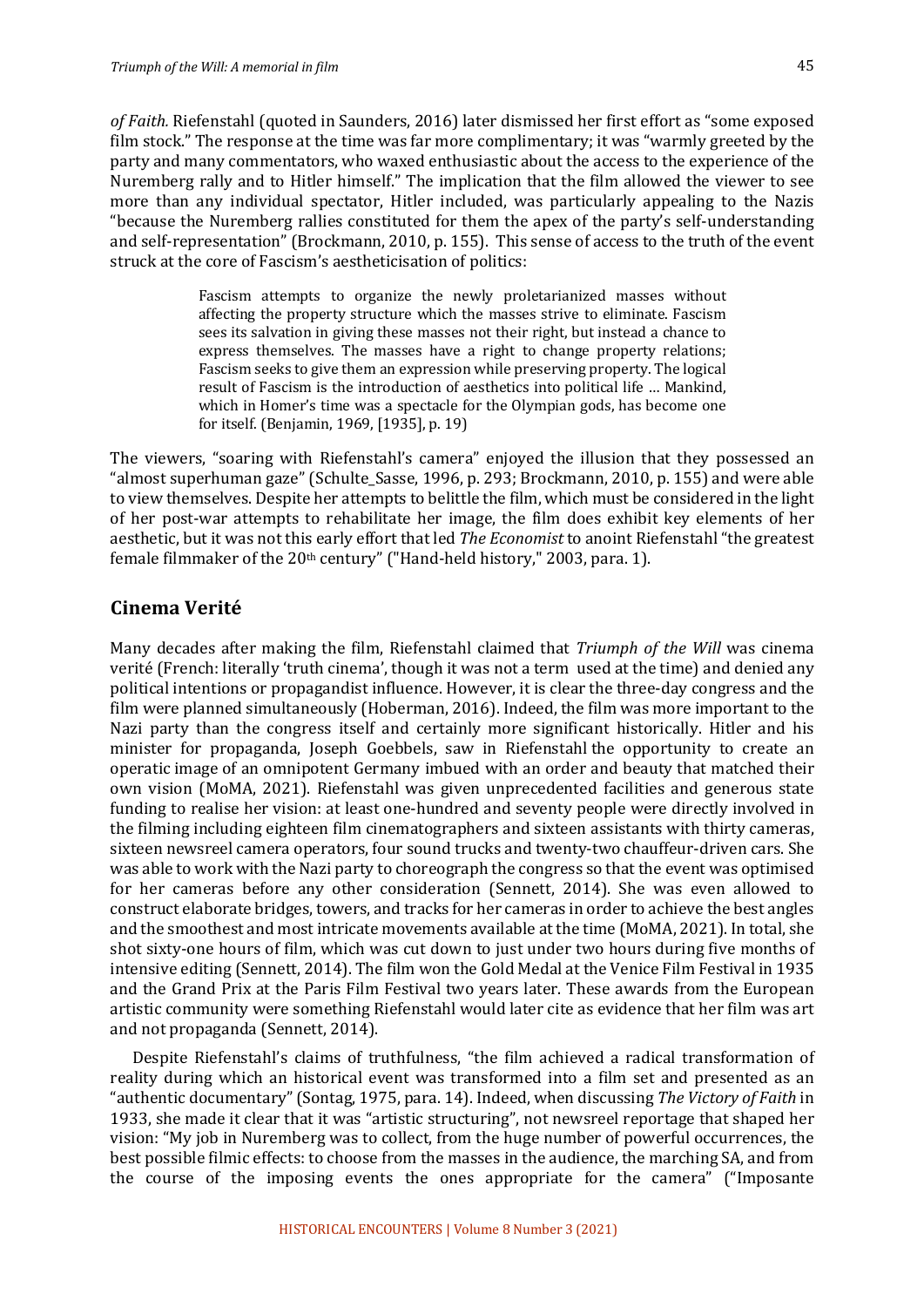Wochenschauberichte", 1933, in Brockmann, 2010, p. 156). Riefenstahl called this the 'experience of Nuremberg', as the opening scenes of *Triumph of the Will* attest. In its opening moments, Hitler descends from the clouds in an aircraft like a god from Greek mythology: 

> Hitler's plane casts a shadow over the medieval city indicating that Germany has now been released from the torment of the post-Versailles years. Hitler's plane literally as well as metaphorically carries the Nazi message that Germany is "awakening" to carry out its historic mission. The symbolism could hardly be more explicit. Hitler descends from the skies like a god attending a festival in his honour. (Sennett, 2014, p. 51)

At first, the viewer does not see Hitler, for the camera is positioned in such a way that they see through Hitler's eyes and witness "the sheer subjugation of will as untold thousands relinquish minds and individuality to a single, mesmerizing fanatic" (Salkeld, 1996, p. 140). Riefenstahl eschews the explicit imagery employed in many documentary films and newsreels of the time. Instead, she conflates the images of the eagle, the swastika and finally the Fuhrer to communicate a single, unified emblematic statement of the new Germany. Hitler then greets his near hysterical followers as he rides past them, high in an open-top car, waving and giving the Nazi salute. Thematically there are clear links with her films in which the mountain is simultaneously represented as "both supremely beautiful and dangerous, that majestic force which invites the ultimate affirmation of and escape from the self—into the brotherhood of courage and into death" (Sontag, 1975, para. 6). For much of the film, Hitler is presented as just such a majestic force; depicted in isolation with his stature enhanced through low-angle shots (Figure 1). In contrast, his followers are filmed from above, emphasising their smallness. He is juxtaposed with the symmetry of a unified military (Figure 2); he walks through them as if he has "parted them with the magical presence of his body and his will" (Brockmann, 2010, p. 159).



Figure 1. This screen-grab from Riefenstahl's *Triumph of the Will* (1935) shows Adolf Hitler portrayed as a towering, God-like figure through Riefenstahl's very low-angle composition.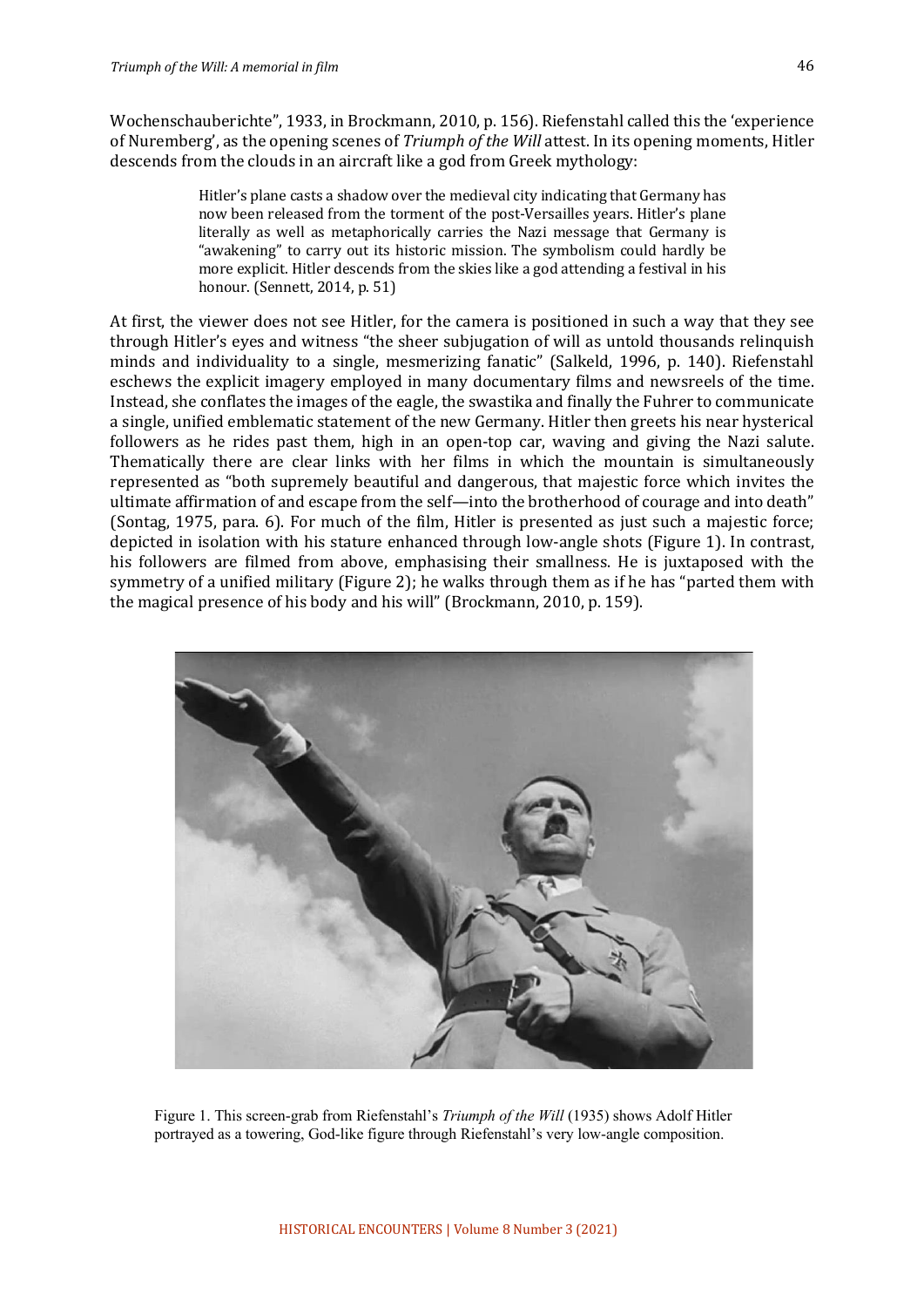

Figure 2. This screen-grab from Riefenstahl's *Triumph of the Will* (1935) shows Adolf Hitler alongside Heinrich Himmler, head of the SS, and Viktor Lutz, the new head of the SA. They walk past a uniform body of over 108, 000 faceless troops.



Figure 3. This behind-the-scenes photograph of Riefenstahl's *Triumph of the Will* (1935) shows camera-crews and large lighting fixtures built into the structural design of the rally grounds and buildings by architect Albert Speer at the 1934 Nuremberg Nazi Party Congress (*Nuremberg Rally*, 1934).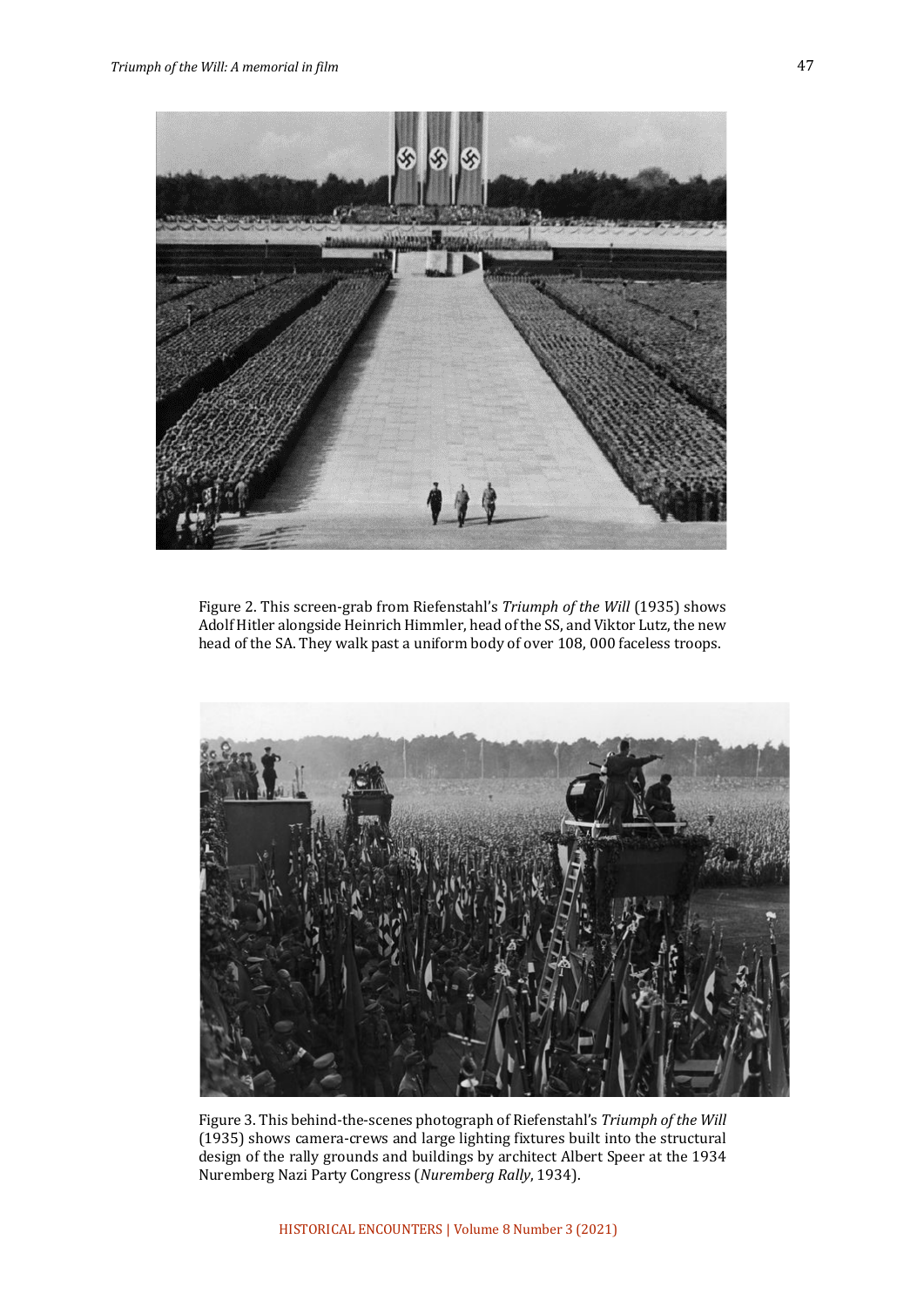This cinematographic language was enabled through the efforts of Albert Speer, who designed spaces for Riefenstahl's cameras (Figure 3) so she could achieve her dramatic low-angle shots, overhead angles and strategic dolly shots (Hoberman, 2016). She regularly made use of symmetry, scale, low-angles, suspense and mystery to aggrandize her subjects (Cousins, 2011, p. 154). Nothing, it would seem, was left to chance, for the rally itself was staged for the film first and the theatre of the event second. Indeed, when footage of some of the party's leaders at the speaker's rostrum was spoiled, the shots were then refilmed weeks later. Rosenberg, Hess, and Frank repledged their fealty to the Führer, without Hitler and without an audience, on a studio-set built by Speer to match the rally grounds. Speer's collaboration with Riefenstahl reached its apogee in the Cathedral of Light (Figure 4). Speer placed one-hundred and fifty-two anti-aircraft searchlights at intervals of twelve metres, aimed skyward to create a series of vertical bars surrounding the crowd. Although the lights were originally planned as a temporary solution to the incomplete rally grounds, they continued to be used at subsequent Nazi party rallies. The searchlights were borrowed from the Luftwaffe and represented most of Germany's strategic reserve. Hermann Göring, the Luftwaffe commander, opposed their use but Hitler overruled him suggesting that their inclusion in the film was a valuable piece of disinformation. Hitler purportedly said to Göring "if we use them in such large numbers for a thing like this, other countries will think we're swimming in searchlights" (Speer, 1970). Though Speer had been earmarked to rebuild Berlin as the capital of a world empire, it would be the ephemeral cathedral of light which is widely considered to be among his most important works; certainly, it is the most enduring.



Figure 4. The Cathedral of Light designed by architect Albert Speer and captured in dramatic fashion by Leni Riefenstahl as shown in this screen grab from *Triumph of the Will* (1935).

The Cathedral of Light shows Hitler and, by extension, Riefenstahl's ambitions for the film; a piece of powerful propaganda aimed not at the German nation itself but at the outside world. It is high-budget cinema, a monument in film, masquerading as a documentary newsreel. The exactitude presented in the film was achieved through rehearsals, expert editing and postproduction sound dubbing (mixing sound from one location with vision from another). These were all techniques Riefenstahl perfected during her time as an actress and director of mountain films. Indeed, Riefenstahl went on to refine her filmmaking and explore these themes further, and with astounding results in *Olympia* (1938) which documented the 1936 Berlin Olympics. The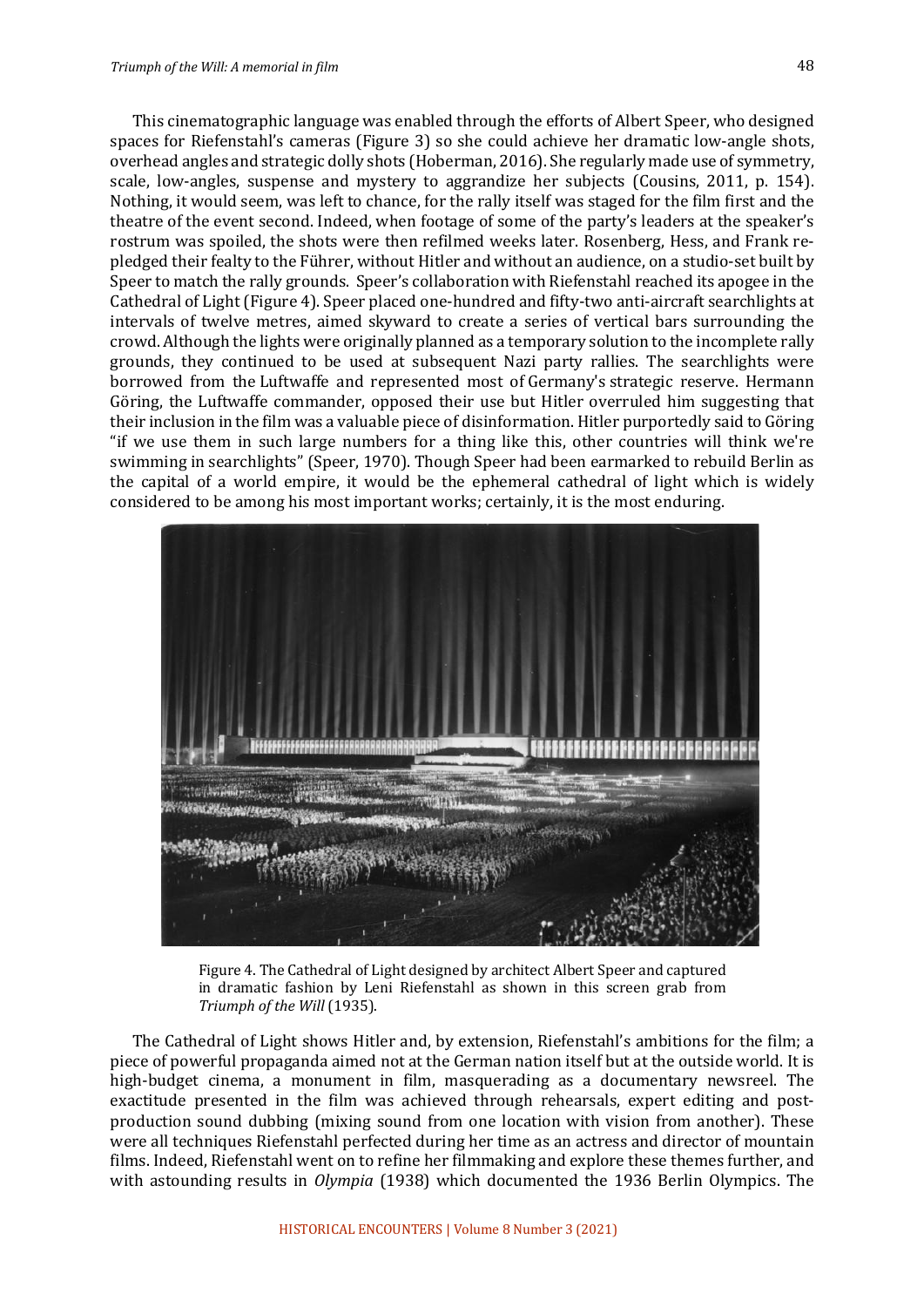same techniques and themes are evident in her photographic books such as *The Last of the Nuba* (Riefenstahl, 1976), where she focuses her lens on the celebration of the athletic human body much as she did for *Olympia* (1938).

For all Riefenstahl's talent *Triumph of the Will* (1935) is hardly subtle. Scene after scene hammers home her central themes through shots of rallies, speeches by Hitler and other key Nazi Party leaders, masses of workers and soldiers standing to attention or marching past Hitler, and crowds of adoring Germans, all of them staged for the camera. Riefenstahl made crowds appear bigger, spaces seem vaster and more complex, and time itself feel alternately elongated or compressed. Extreme low-angle shots (where the camera is set low on the ground looking up) of Hitler delivering his histrionic speeches position him as master of a world of impeccably ordered subjects (MoMA, 2021). The geometrical shapes of the marching Nazis, their flags, their Swastikas, their iconography, show the nation as a single unit, with one agreed purpose: the rebuilding of Germany as a great power (Sennett, 2014). Political considerations aside, the genius of Riefenstahl is her combination of narrative, documentary, and expressionist techniques in this film. It is likely Riefenstahl understood, epistemologically, that cinematic reality is in fact a construction designed by the director (Williams, 2011). Her understanding of the contested format of documentary film and the nature of the tension between fiction and 'truth' is at odds with her claim to being apolitical. Renov (1993) characterises this dilemma as a question: "is the referent a piece of the world, drawn from the domain of lived experience, or, instead, do the people and objects placed before the camera yield to the demands of creative vision" (p. 2). As is implied in this observation, what constitutes the control of those in front of the camera by the filmmakers? It is a straightforward task to prove Riefenstahl's control of the objects and subjects within her frames but what documentary filmmaker can claim not to have 'controlled' those elements in front of their lens so as to better articulate the story they want to portray? Riefenstahl's aim was not to state the objective facts of the rally. Hitler's Germany was operatic. Riefenstahl used dramatic techniques to capture that opera.

The concern about the blurred distinction between narrative-cinema and documentary was not one shared by early documentary makers. Riefenstahl's approach was the norm rather than the exception in the period during which she worked for the Nazis. Indeed, *Triumph of the Will* was made less than thirty years after the earliest example of narrative filmmaking (Beattie & Maddock, 2016), and only twenty years after the earliest example of montage editing as theorised by Lev Kuleshov (juxtaposing shots occurring at different times in reality but making them appear as if they are happening at either the same time or shortly following one another) (Cook, 2016). Nevertheless, the filmic, or photographic representation is itself not the real object and is therefore an interpretation of the reality. The framework of ethical principles for documentary filmmaking created by the Center for Media and Social Impact at the American University highlights how differently documentary film is viewed in a modern context. The documentary maker, in their view, should create work that is a reflection of what they understand to be true and real, but which would withstand critical scrutiny if they told their viewers where and how they got their images (Aufderheide et al., 2009). Such a requirement demands that the documentary maker and the viewer should agree that the same thing occurred in spite of the fact that the former was present at the real event and the latter only experiences a mediated version of it. How far the documentary maker is prepared to go in this mediation is a complex issue. Jill Godmilow (1999) an American documentary filmmaker, takes one extreme, suggesting that eschewing emotive filmmaking for a strategy of "under-representation and Brechtian reconstruction" leads to a raw truth, "cold facts and hard reality." In contrast, Werner Herzog (2021) suggested the 'fly-on-the-wall' approach should be discarded in favour of shaping the "ecstatic truth to tell a beautiful and brilliant story." Riefenstahl's own claim of cinema verité (a fly-on-the-wall style of 'capturing' an event rather than orchestrating it) should nevertheless be treated with caution, if not outright contempt. In an interview she gave to Cahiers du Cinéma in September 1965 she denied that any of her work was propaganda. "Not a single scene is staged ... everything is genuine and there is no tendentious commentary for the simple reason that there is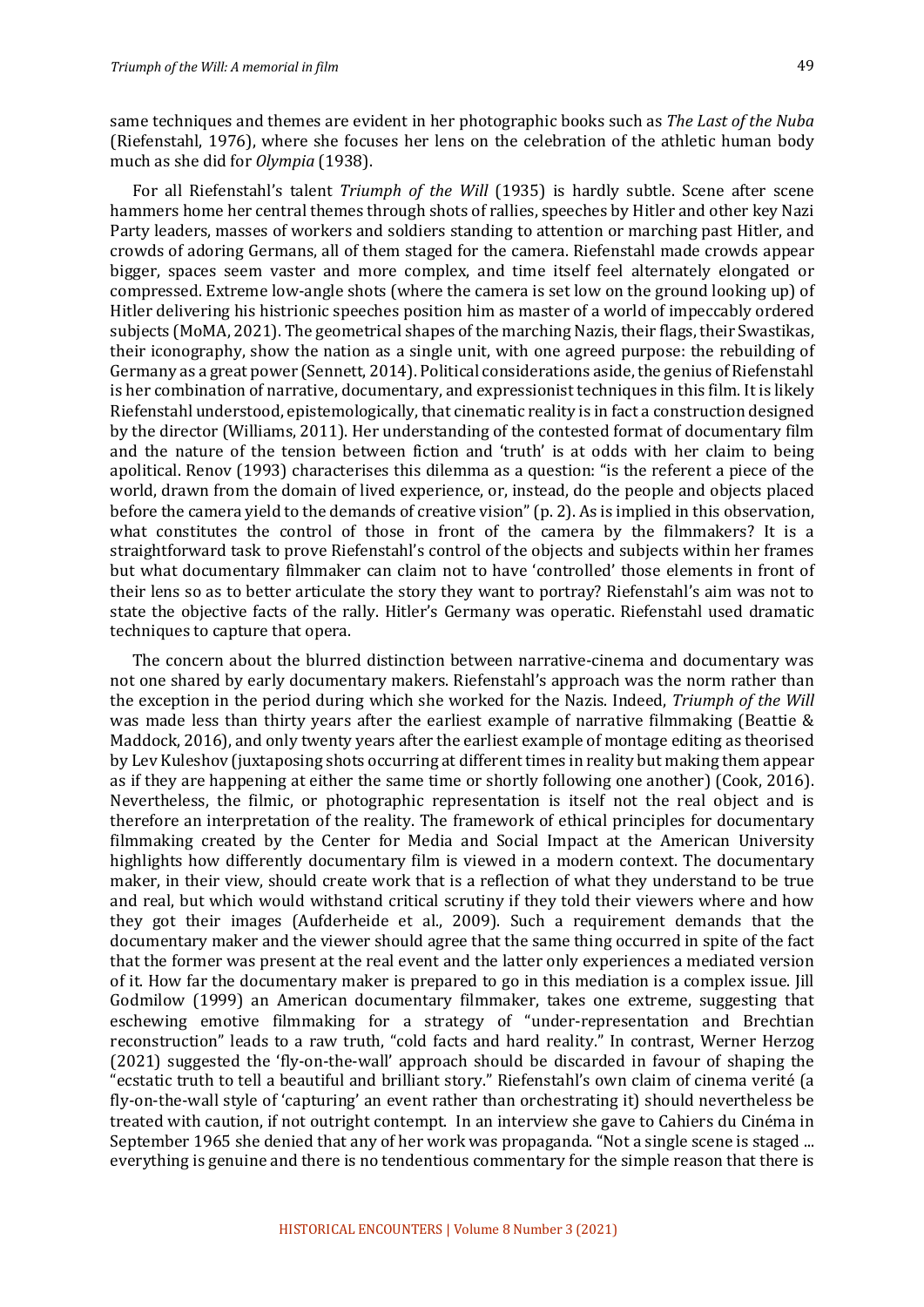no commentary at all. It is history - pure history" (Riefenstahl quoted in Sontag, 1975, para. 16). This claim does not survive even the most rudimentary scrutiny. 

#### **Conclusion: Riefenstahl's legacy**

Though the Thousand Year Reich lasted only twelve years, Riefenstahl's film which sought to monumentalise it, has retained its reputation as a landmark moment in cinematic history. Thirty years after Germany's defeat, Susan Sontag (1975) opined that the film would eventually supersede the event and the reality which occurred on the day, thereby becoming history in itself. The renowned film critic Roger Ebert (2008) considered its reputation separately from its quality when he noted that "it is not a great movie, but it is great in the reputation it has and the shadow it casts" (para. 2). It is regularly referenced in modern cinema, including such noteworthy productions as *Star Wars: Episode IV – A New Hope* (Lucas, 1977), *The Lion King* (Allers & Minkoff, 1994), *Gladiator* (Scott, 2000), *The Lord of the Rings: The Two Towers* (Jackson, 2002), and *TRON: Legacy* (Kosinski, 2010). It is regularly shown in museums such as New York's Museum of Modern Art where it was first shown in 1941 after being re-cut by Edward Kerns (Hoberman, 2016). The famous surrealist filmmaker Luis Buñuel liked MoMA's version so much he claimed to have reedited it himself suggesting he made a new film which was far better than Riefenstahl's original (Hoberman, 2016). Despite YouTube removing all versions of *Triumph of the Will* from its site in 2016 after reviewing its standards around hate speech citing it under the prohibition of "videos that promote or glorify Nazi ideology, which is inherently discriminatory" (Kohn, 2019, para. 2), it can still be found there today. Apart from the many video essays exploring elements of *Triumph of the Will* on YouTube (alongside a variety of versions), the film is also readily accessible on sites like the Internet Archive (archive.org) and easily purchased in 'Special Edition' from Amazon, remastered in high-definition for Blu-ray.

Historian Nicholas Reeves (2004) suggests the Nazi Party's legacy is also the film's legacy, observing that "many of the most enduring images of the [Nazi] regime and its leader derive from Riefenstahl's film" (p. 107). Portions of the film are shown and re-shown in part in numerous television documentaries about World War Two, Nazi Germany, and Hitler himself. Riefenstahl's film, even if only in part, is still regularly viewed today more than eighty-six years after its creation. Far more than the rally grounds in Nuremburg, this film has achieved an immortality denied the Nazi regime, and even of Riefenstahl herself. She produced little work of note other than during the six-year period beginning with her first film *The Blue Light* in 1932 and ending with her last film *Olympia* in 1938. Nevertheless, the critic John Simon called her "one of the supreme artists of the cinema" (1993) while *Triumph of the Will* was included in Anthology Film Archives' canon of essential cinema (Hoberman, 2016).

*Triumph of the Will* remains one of the most famous propaganda works in history and one of the most pervasive and long-lasting monuments to Nazi Germany and its victims. Statues and monuments to discredited ideologies and defeated regimes are often destroyed by liberators. In many ways the opposite is true of *Triumph of the Will*, which has now proliferated online and is used widely in schools, universities and museums as an educational resource. As Roland Barthes (1981) observed, there is "that rather terrible thing which is there in every photograph: the return of the dead" (p. 92). The same is perhaps even truer of the documentary, but in the case of Riefenstahl's opus, the dead are present but invisible, for it is the millions of victims of National Socialism that now dominate any viewing. As Linda Deutschmann notes, *Triumph of the Will* is:

> unlikely to stimulate political fascism among intelligent modern viewers, if only because the falseness of its prophecy is so well known. The viewer contrasts the powerful, joyous images of the Party with the indelible images of concentration camps and war. It stands as a warning against letting aesthetically pleasing propaganda numb the rational mind. (Deutschmann, 1991, p. 11)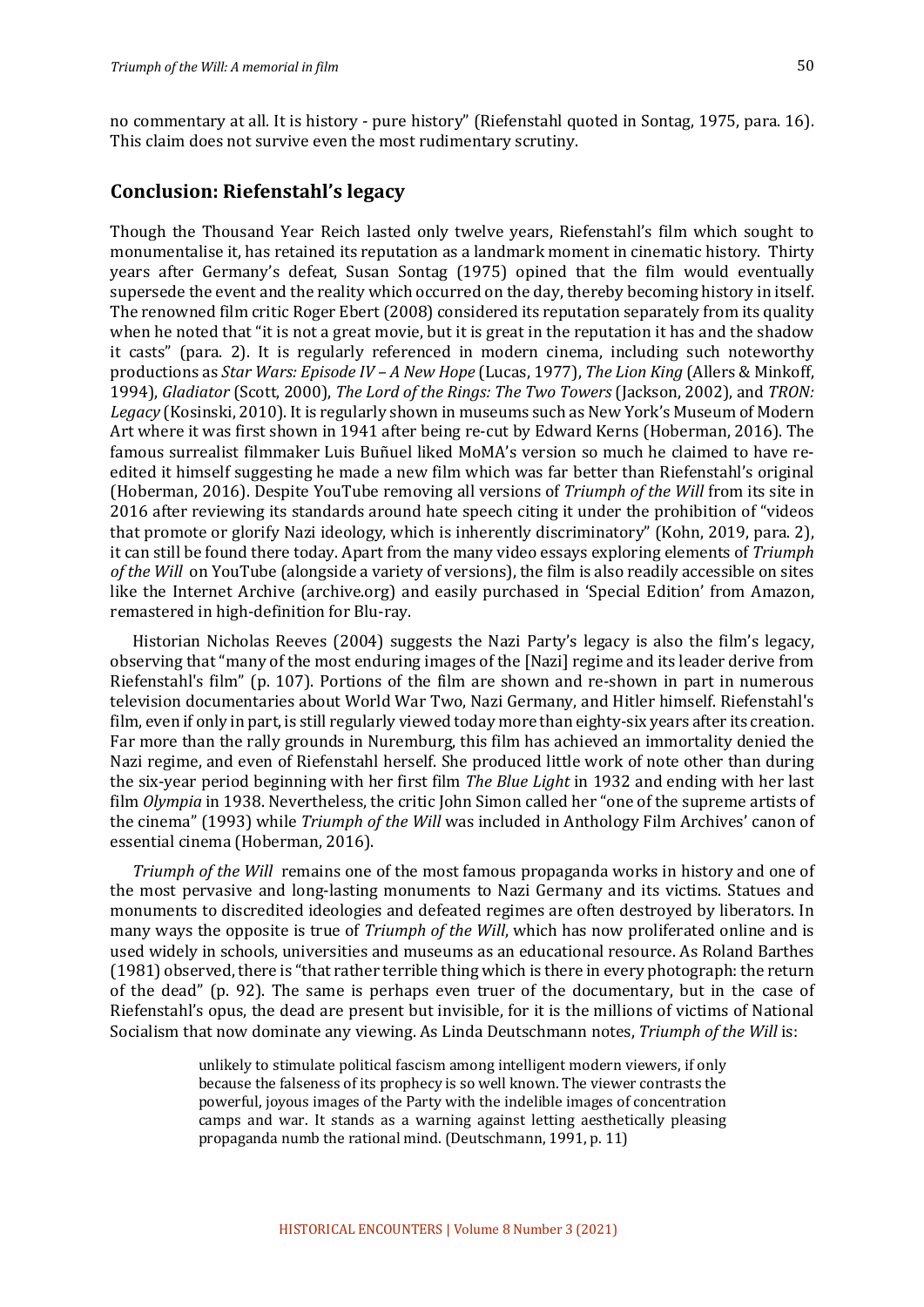Nevertheless, the film both glorified Nazi pageantry and deified Hitler in a manner that at the time was both innovative and visually eloquent. It earnt Riefenstahl a place in film history. It also made her a post-war pariah (Falcon, 2003). Post-war assessments of *Triumph of the Will* and of Riefenstahl's legal and ethical culpability acknowledge that the film is one of the most effective and enduring ideological statements of the entire Nazi era. The thunderous cries of "Ein Volk! Ein Reich! Ein Führer!" (trans. One People! One Empire! One Leader!) have their monument in film and have not been lost to history (Hoberman, 2016, para.  $6$ ). As Brockmann (2010) observes, *Triumph of the Will* is still disturbing "not because it is fictional but because, it is, for the most part, real" (p. 165).

#### **References**

Allers, R., & Minkoff, R. (1994). *The lion king.* Buena Vista Pictures.

- Almeida, B. (2014). *Remembering, redeeming and renouncing through art: Monuments, memorials* and mourning the Holocaust. Accademia di Architettura di Mendrisio, Università della Svizzera Italiana. Italy.
- Aufderheide, P., Jaszi, P., & Chandra, M. (2009). Honest truths: Documentary filmmakers on ethical challenges in their work. *Center for Media & Social Impact*. Retrieved from https://cmsimpact.org/resource/honest-truths-documentary-filmmakers-on-ethicalchallenges-in-their-work/?q=making-your-media-matter/documents/best-practices/honesttruths-documentary-filmmakers-ethical-chall#ETHICS-AND-DOCUMENTARY
- Bach, S. (2008). *Leni: The life and work of Leni Riefenstahl*. New York: Vintage Books.
- Barthes, R. (1981). *Camera lucida: Reflections on photography*. New York: Hill and Wang.
- Beattie, D., & Maddock, D. (2016, 5-7 July 2016). *Virtual historical reality: Verisimilitude and the history documentary*. Screen Production Research: The Big Questions, Royal Melbourne Institute of Technology, Melbourne, Victoria, Australia.
- Benjamin, W. (1969[1935]. The work of art in the age of mechanical reproduction. In H. Arendt (Ed.), *Illuminations* (1-26). New York: Schocken.
- Brauburger, S., Dehnhardt, S., Deick, C., Haedecke, F., Halmburger, O., Hartl, P., Klein, G., Müllner, J., Schlosshan, R., Tewes, A., & Unterburg, M. (2001). *Hitler's frauen* U. Jordan, E. Kremer, U. Nellessen, T. Hambach, & G. Knopp.
- Brockmann, S. (2010). A critical history of German film. New York: Camden House.
- Brody, R. (2012). The inadequacy of Berlin's Memorial to the Murdered Iews of Europe. The New *Yorker*. https://www.newyorker.com/culture/richard-brody/the-inadequacy-of-berlinsmemorial-to-the-murdered-jews-of-europe
- Cook, D. A. (2016). A history of narrative film. New York: W W Norton & Company.
- Cousins, M. (2011). *The story of film*. London: Pavillion Books.
- Deutschmann, L. (1991). *Triumph of the Will: The image of the Third Reich*. New Hampshire: Longwood Academic.
- Ebert, R. (2008). *Propaganda über alles.* Retrieved from https://www.rogerebert.com/reviews/great-movie-triumph-of-the-will-1935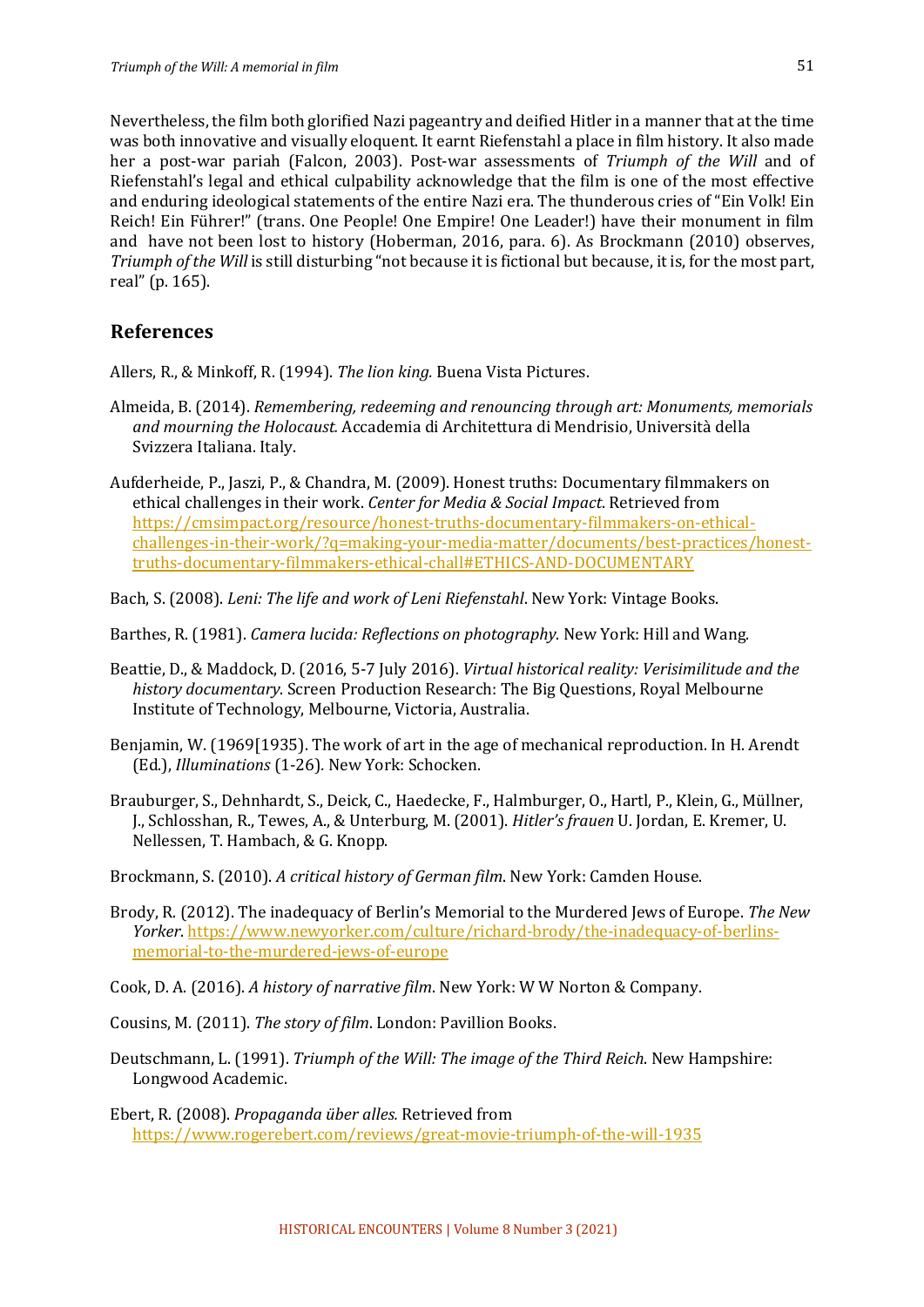- Falcon, R. (2003, 10 September). *Leni Riefenstahl: The first internationally acclaimed female* director, she never escaped the shadow of her role in monumental Nazi propaganda films. *Guardian*. https://www.theguardian.com/news/2003/sep/10/guardianobituaries.germany
- Godmilow, J. (1999, 1999/03/01). What's wrong with the liberal documentary. *Peace Review*, *11*(1), 91-98. https://doi.org/10.1080/10402659908426235
- Hand-held history. (2003, 13 September). *The Economist*. https://www.economist.com/booksand-arts/2003/09/11/hand-held-history
- Heideman, R. D. (2017). Legalizing hate: The significance of the Nuremberg Laws and the postwar Nuremberg trials. *Loyola of Los Angeles international & comparative law review, 39*(1), 5.
- Herzog, W. (2021). *Documentary: Truth in nonfiction* United States of America, Master Class. Retrieved from https://www.masterclass.com/classes/werner-herzog-teachesfilmmaking/chapters/documentary-truth-in-nonfiction#
- Hoberman, J. (2016). Triumph of the Will': Fascist rants and the Hollywood response. *The New York Times*. https://www.nytimes.com/2016/03/06/movies/homevideo/triumph-of-thewill-fascist-rants-and-the-hollywood-response.html
- Jackson, P. (2002). *The lord of the rings: The two towers*. New Line Cinema.
- Katz, B. (2019). Nuremberg decides to conserve Nazi rally grounds. Smithsonian Magazine. https://www.smithsonianmag.com/smart-news/nuremberg-decides-conserve-nazi-rallygrounds-180972244/
- Kaufmann, N., & Prager, W. (1925). *Ways to strength and beauty* (German: Wege zu Kraft und Schönheit) Oefa-Film Verleih.
- Kennicott, P. (2005, 29 November). Art of justice: The filmmakers at Nuremberg. *Washington Post*. https://www.washingtonpost.com/wpdyn/content/article/2005/11/28/AR2005112802026.html
- Knopp, G. (2003). *Hitler's women and Marlene*. London: Sutton Publishing.
- Kohn, E. (2019, 6 June). YouTube pulls 'Triumph of the Will' for violating new Hate Speech Policy. *Indie Wire*. https://www.indiewire.com/2019/06/youtube-hate-speech-policytriumph-of-the-will-1202147879/
- Kosinski, J. (2010). *TRON: Legacy.* Walt Disney Studios Motion Pictures.
- Lippert, J. (1927). Eine symphonie des kampfwillens (English: A Symphony of the Will to Fight)
- Lucas, G. (1977). *Star Wars: Episode IV A New Hope.* 20th Century Fox.
- Manka, I. (2008). A (Trans) National site of remembrance: The former Nazi Party rally grounds in Nuremberg. *German Politics and Society, 26*(4), 113-133. https://doi.org/10.3167/gps.2008.260407
- MoMA. (2021). *Der Triumph des Willens (Triumph of the Will)*. The Museum of Modern Art. Retrieved from https://www.moma.org/learn/moma\_learning/leni-riefenstahl-der-triumphdes-willens-triumph-of-the-will-1936/
- Mueller, J-W. (2010, Oct 21). Has Germany really come to terms with its past? *Guardian*. https://www.theguardian.com/commentisfree/2010/oct/21/has-germany-come-to-termspast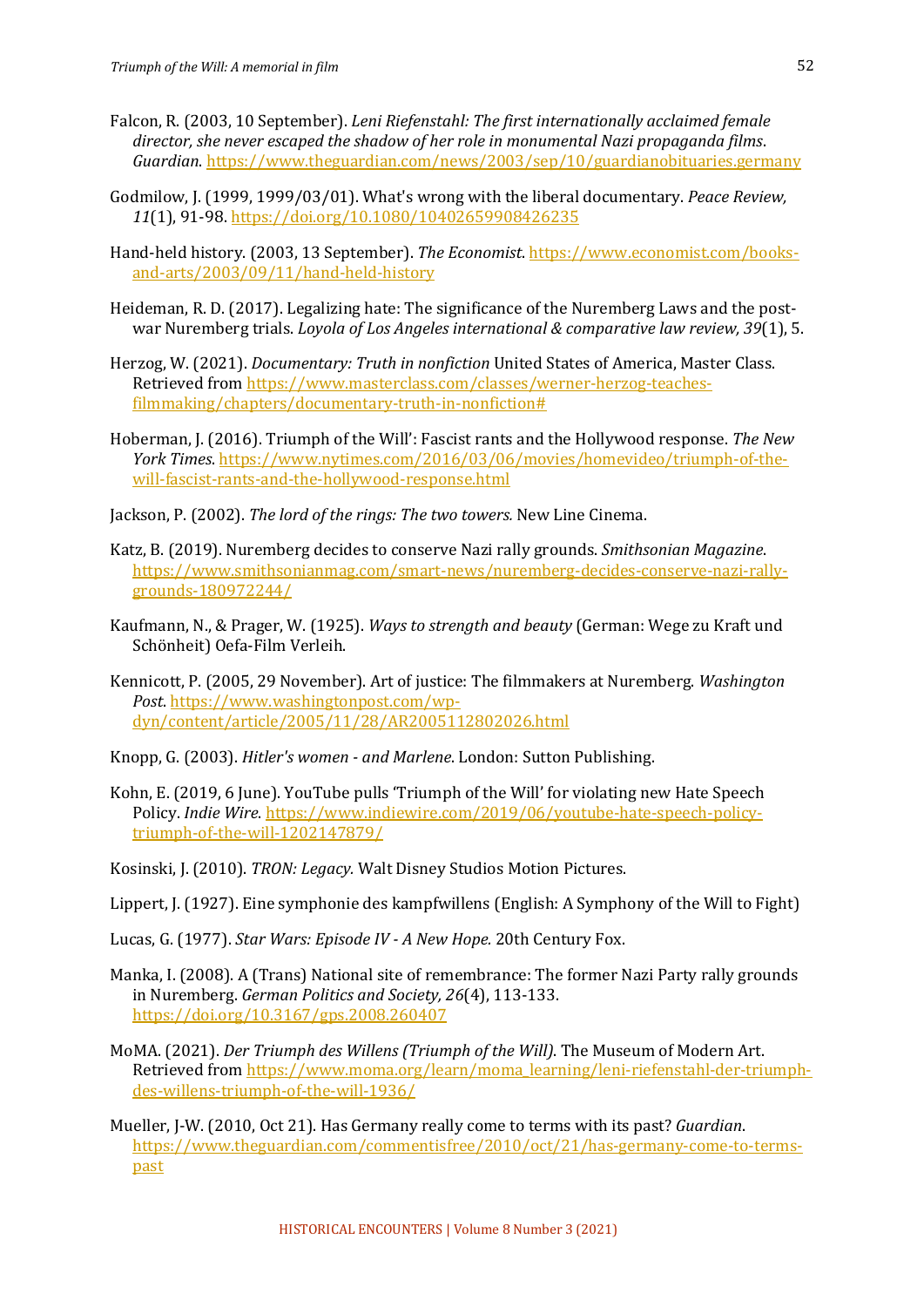- *Nuremberg Rally.* (1934). [Photograph]. United States of America: Getty images. https://www.gettyimages.com.au/photos/triumph-of-thewill?family=editorial&phrase=%22Triumph%20of%20the%20will%22&sort=mostpopular
- Prose, F. (2018). Withdrawn: Leni Riefenstahl. The Yale review, 106(4), 37-46. https://doi.org/10.1111/yrev.13404
- Reeves, N. (2004). *The power of film propaganda: Myth or reality*. New York: Cassell.
- Renov, M. (1993). *Theorizing documentary*. London: Routledge. https://books.google.com.au/books?id=8gYz6tIVdRAC
- Riefenstahl, L. (1932). *The blue light (German: Das blaue Licht)* L. Riefenstahl & H. Sokal.
- Riefenstahl, L. (1933). *Der sieg des glaubens (English: The victory of faith)* L. Riefenstahl; Universum Film AG.
- Riefenstahl, L. (1935). *Triumph des willens (English: Triumph of the will).* L. Riefenstahl: Universum Film AG.
- Riefenstahl, L. (1938). *Olympia.* L. Riefenstahl; Tobis.
- Riefenstahl, L. (1976). The last of the Nuba. Collins.
- Riefenstahl, L. (1995). *Leni Riefenstahl*. New York: Picador.
- Saunders, T. (2016). Filming the Nazi flag: Leni Riefenstahl and the cinema of national arousal. *Quarterly Review of Film and Video, 33*(1), 23-45. https://doi.org/10.1080/10509208.2015.1094329
- Scott, R. (2000). *Gladiator*. DreamWorks Pictures.
- Sennett, A. (2014). Film propaganda: Triumph of the Will as a case study. *Framework*, 55(1), 45-65. https://doi.org/10.13110/framework.55.1.0045
- Silberman, M., & Vatan, F. (2013). *Memory and postwar memorials: Confronting the violence of the past*. New York: Palgrave Macmillan US.
- Simon, J. (1993, 26 September). The Fuhrer's movie maker. *New York Times*. https://www.nytimes.com/1993/09/26/books/the-fuhrer-s-movie-maker.html
- Salkeld, A. (1996). *A portrait of Leni Riefenstahl*. London: Jonathon Cape.
- Sontag, S. (1975, 6 Februry). Fascinating fascism. *New York Review of Books*. Retrieved from https://marcuse.faculty.history.ucsb.edu/classes/33d/33dTexts/SontagFascinFascism75.ht m
- Speer, A. (1971). *Inside the Third Reich.* London: Sphere Books.
- Trimborn, J., & McCown, E. (2008). *Leni Riefenstahl: A life*. New York: Farrar, Straus and Giroux.
- Williams, T. R. (2011). *Tricks of the light: A study of the cinematographic style of emigre cinematographer Eugene Scufftan*. [Unpublished doctoral dissertation]. University of Exeter.